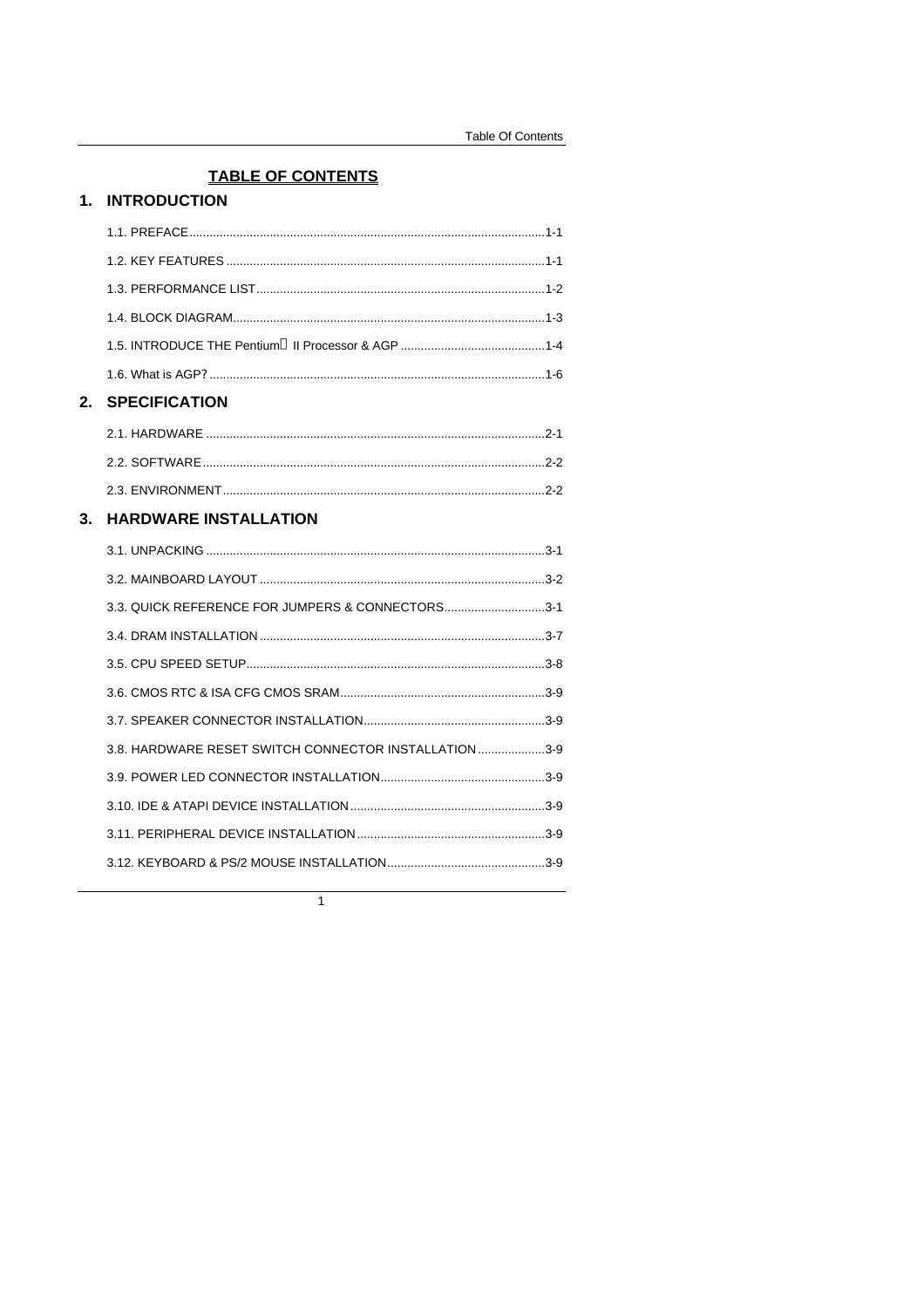6BXM

## 4. BIOS CONFIGURATION

| 4.3. 2 Status Page Setup Menu / Option Page Setup Menu 4-2 |  |
|------------------------------------------------------------|--|
|                                                            |  |
|                                                            |  |
|                                                            |  |
|                                                            |  |
|                                                            |  |
|                                                            |  |
|                                                            |  |
|                                                            |  |
|                                                            |  |
|                                                            |  |
|                                                            |  |
|                                                            |  |
|                                                            |  |
| <b>APPENDIX A: On-Board Display Driver Installation</b>    |  |

 $\overline{2}$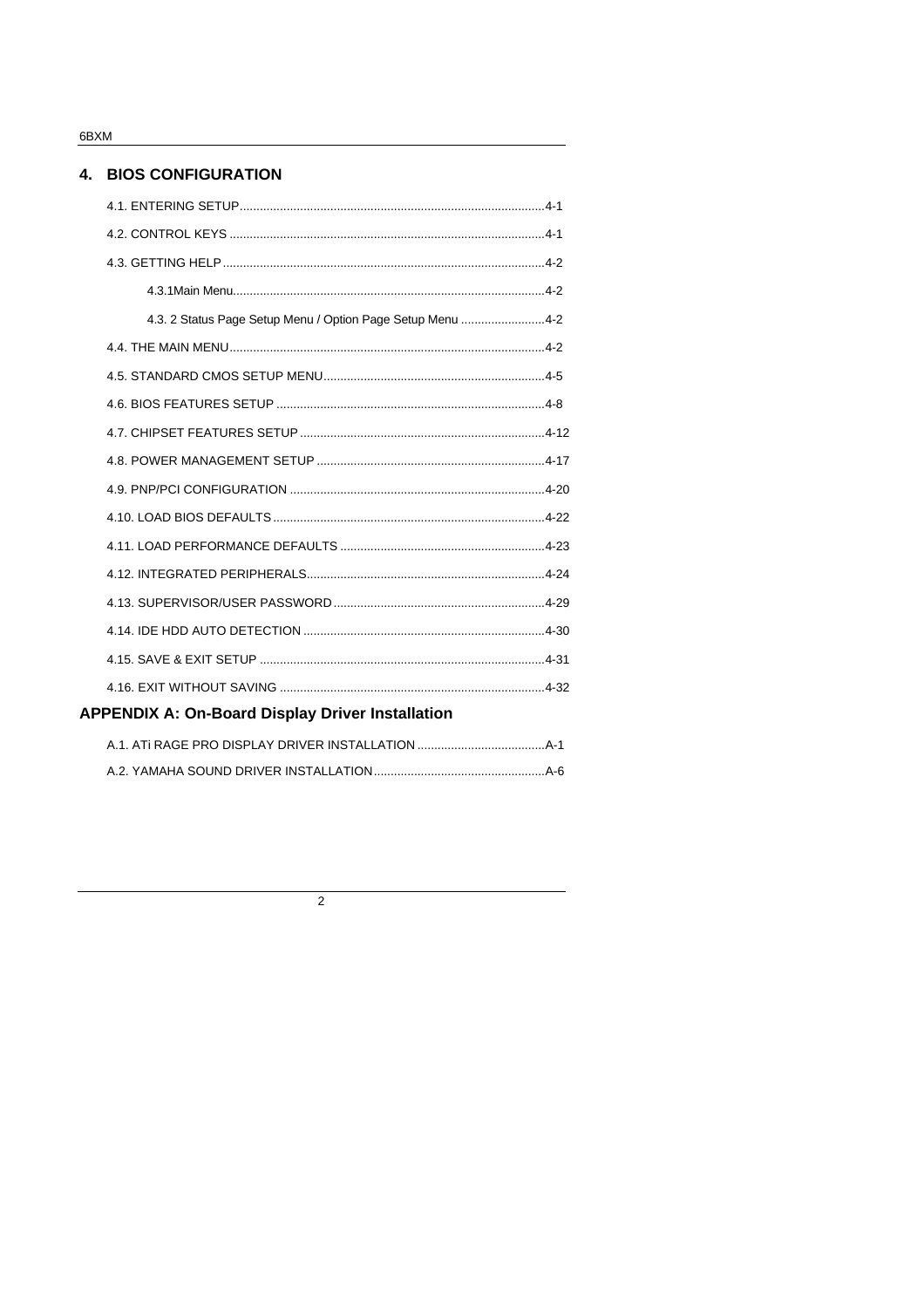# **1. INTRODUCTION**

## **1.1. PREFACE**

Welcome to use the **6BXM** motherboard. It is a Pentium<sup>®</sup> II / Celeron Processor based PC / AT compatible system with AGP/ PCI / ISA Bus, and has been designed to be the fastest PC / AT system. There are some new features allow you to operate the system with just the performance you want.

This manual also explains how to install the motherboard for operation, and how to set up your CMOS CONFIGURATION with BIOS SETUP program.

### **1.2. KEY FEATURES**

- □ Intel Pentium<sup>®</sup> II / Celeron Processor based PC / AT compatible mainboard.
- **Q** Slot 1 supports Pentium<sup>®</sup> II / Celeron processor running at 233-633 MHz.
- q Intel 440BX chipset, Supports SDRAM / Ultra DMA 33 IDE.
- q Built-in **ATi 3D RAGE PRO** 3D graphics acceleration chip.
- q Built-in PCI **YAMAHA YMF724 / 740** audio chip.
- □ Support Modem Ring-On. (Include internal Modem and external modem on COM A and COM B)
- □ Supports Wake-up on LAN (JP10).
- q Supports 3xDIMMs using 3.3V EDO or SDRAM DIMM module.
- □ Supports 16 MB 768 MB SDRAM memory on board.
- q 4xPCI Bus slots, 1xISA Bus slots, 1xAGP slot.
- q Supports 2 channels Ultra DMA 33 IDE ports for 4 IDE Devices.
- q Supports 2xCOM (16550), 1xLPT (EPP / ECP), 1x Floppy port.
- q Supports 2xUSB ports, 1xPS/2 Mouse, 1xPS/2 Keyboard.
- q Licensed AWARD BIOS, 2Mbits FLASH RAM.
- q 30.5 cm x 19 cm ATX form factor, 4 layers PCB.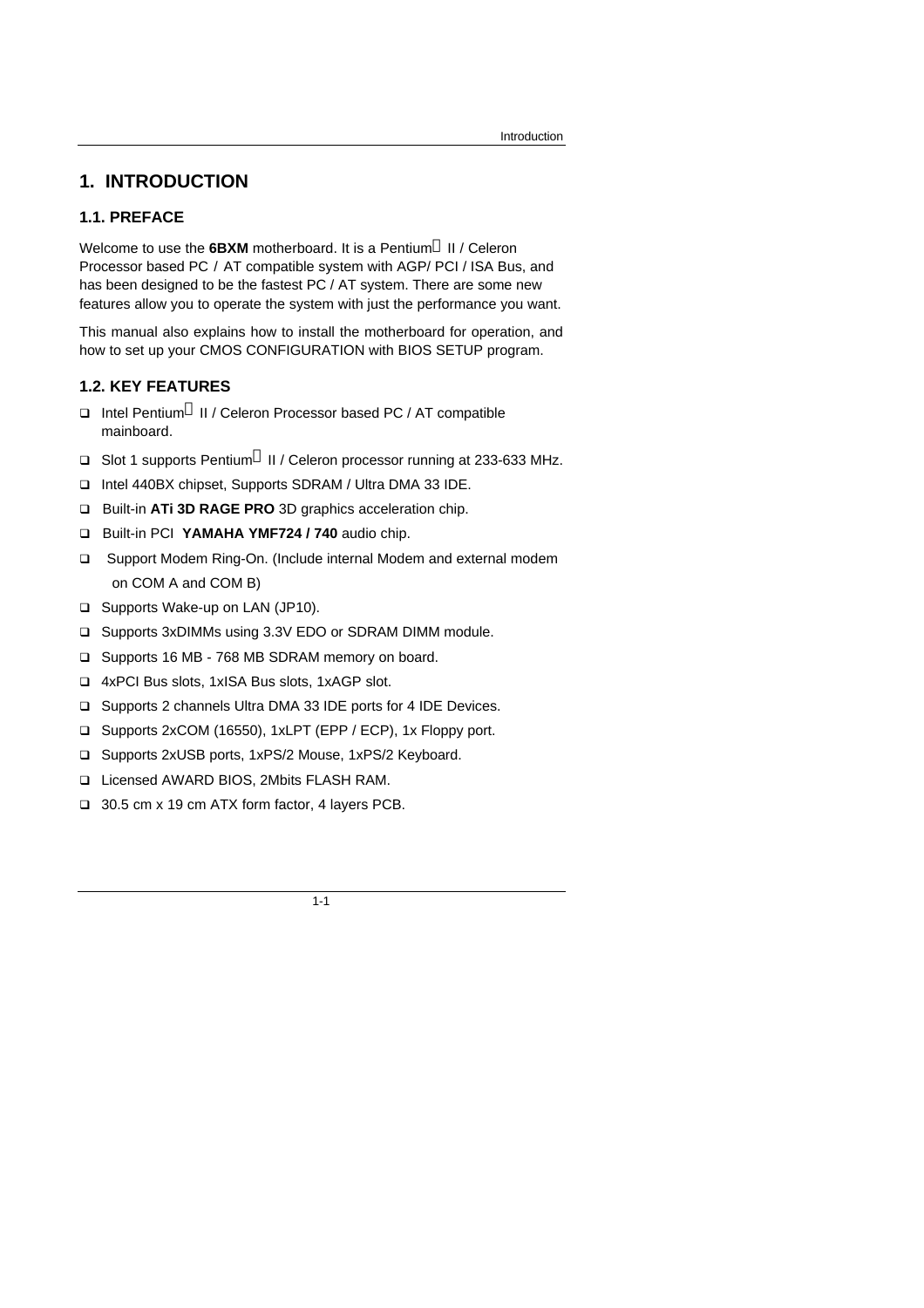### **1.3. PERFORMANCE LIST**

The following performance data list is the testing results of some popular benchmark testing programs.

These data are just referred by users, and there is no responsibility for different testing data values gotten by users. (The different Hardware & Software configuration will result in different benchmark testing results.)

- CPU Pentium<sup>®</sup> II processor
- DRAM (128 x 1) MB SDRAM (LGS GM72V66841CT7J)
- CACHE SIZE 512 KB included in CPU
- DISPLAY Onboard ATi AGP 3D graphics acceleration chip (8MB SDRAM)
- STORAGE Onboard IDE (Seagate ST34520A)
- O.S. Windows NT™4.0
- DRIVER Display Driver at 1024 x 768 x 64K colors x 75Hz.

TRIONES Bus Master IDE Driver 3.70

| Processor                | Intel Pentium <sup>®</sup> II |                 |
|--------------------------|-------------------------------|-----------------|
|                          | 400MHz(100x4)                 | 350MHz(100x3.5) |
| Winbench98               |                               |                 |
| CPU mark32               | 1080                          | 908             |
| <b>FPU Winmark</b>       | 2070                          | 1810            |
| <b>Business Disk</b>     | 2210                          | 1430            |
| Hi-End Disk              | 5460                          | 5220            |
| <b>Business Graphics</b> | 202                           | 181             |
| <b>Hi-End Graphics</b>   | 235                           | 204             |
| <b>Winstone98</b>        |                               |                 |
| <b>Business</b>          | 36.6                          | 34              |
| Hi-End                   | 40.7                          | 38.7            |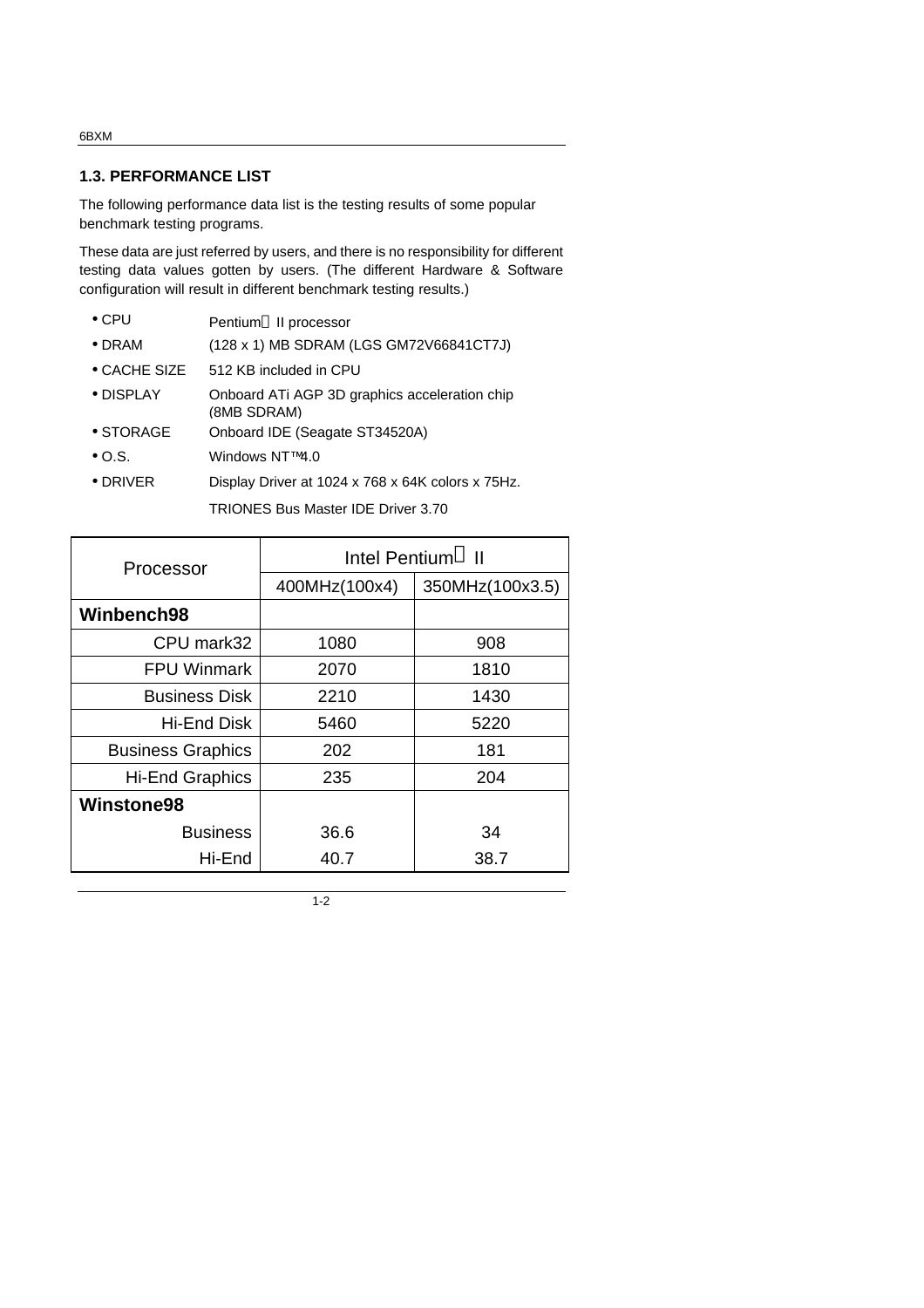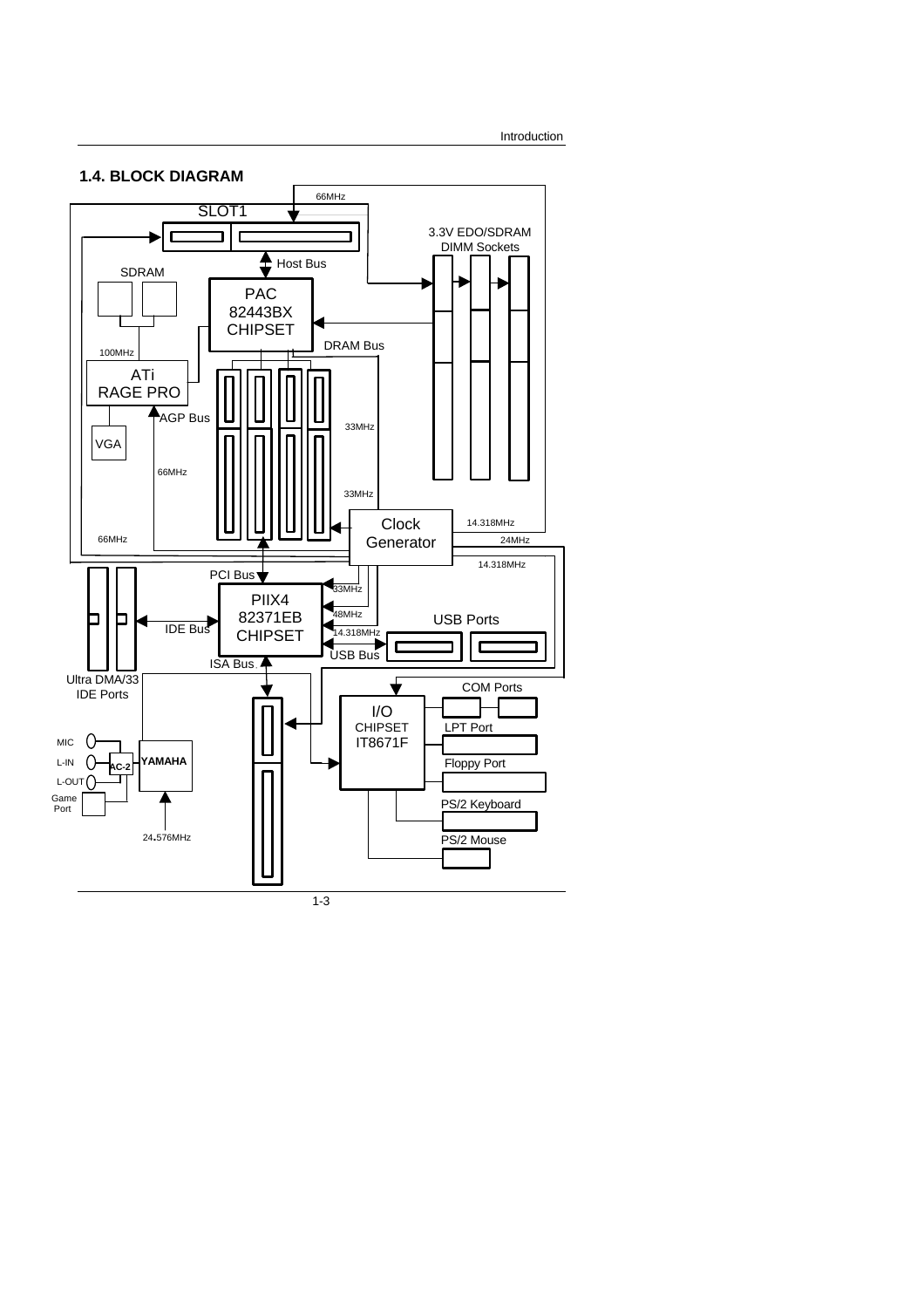# **1.5. INTRODUCE THE Pentium<sup>â</sup> II Processor & AGP**



Figure 1:Retention Mechanism & attach Mount

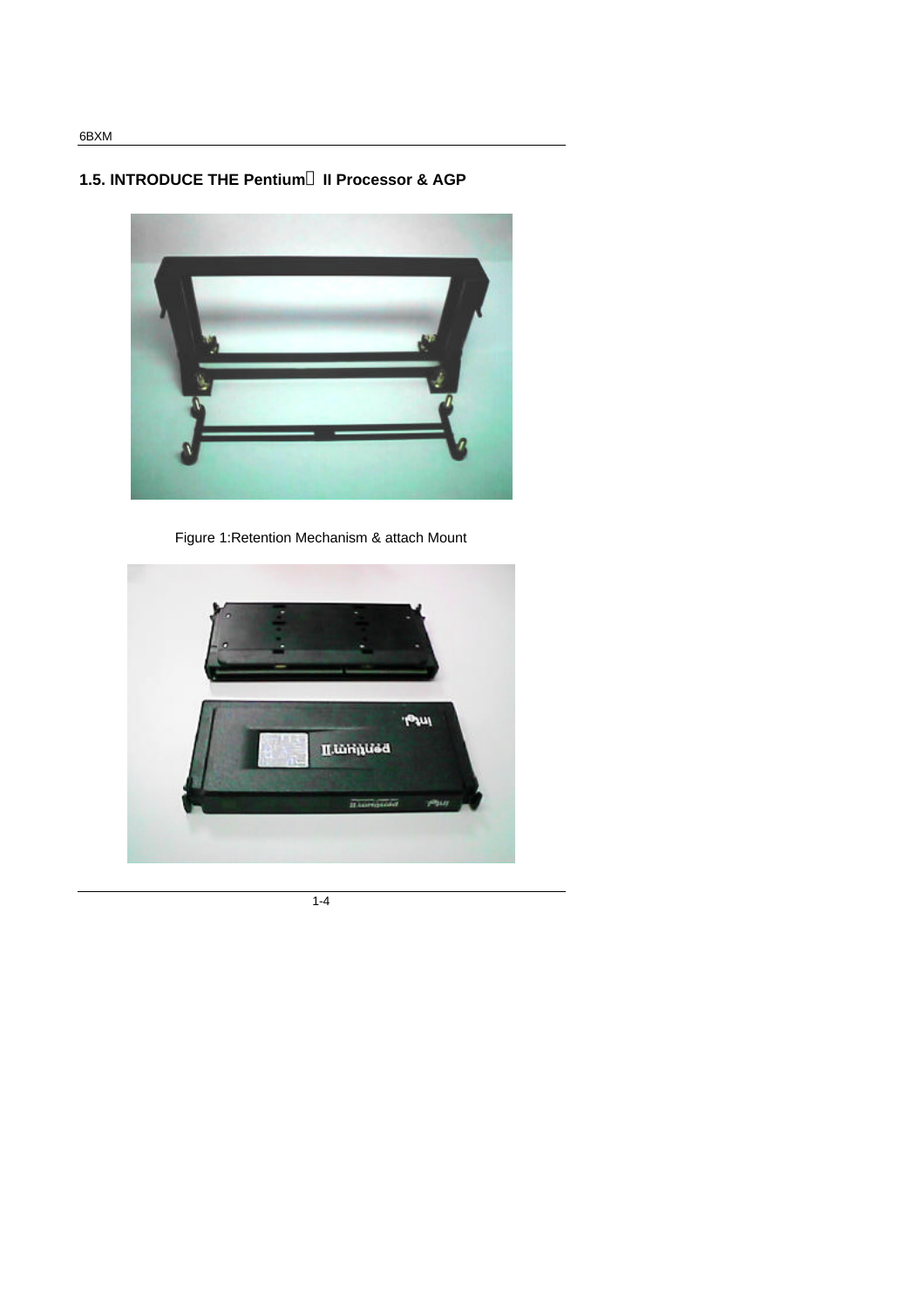Introduction

Figure 2:OEM Pentium<sup>®</sup> II Processor



Figure 3: Heatsink / FAN & Heat sink support for OEM Pentium<sup>®</sup> II Processor



Figure 4: Boxed Pentium<sup>®</sup> II Processor & Heat sink support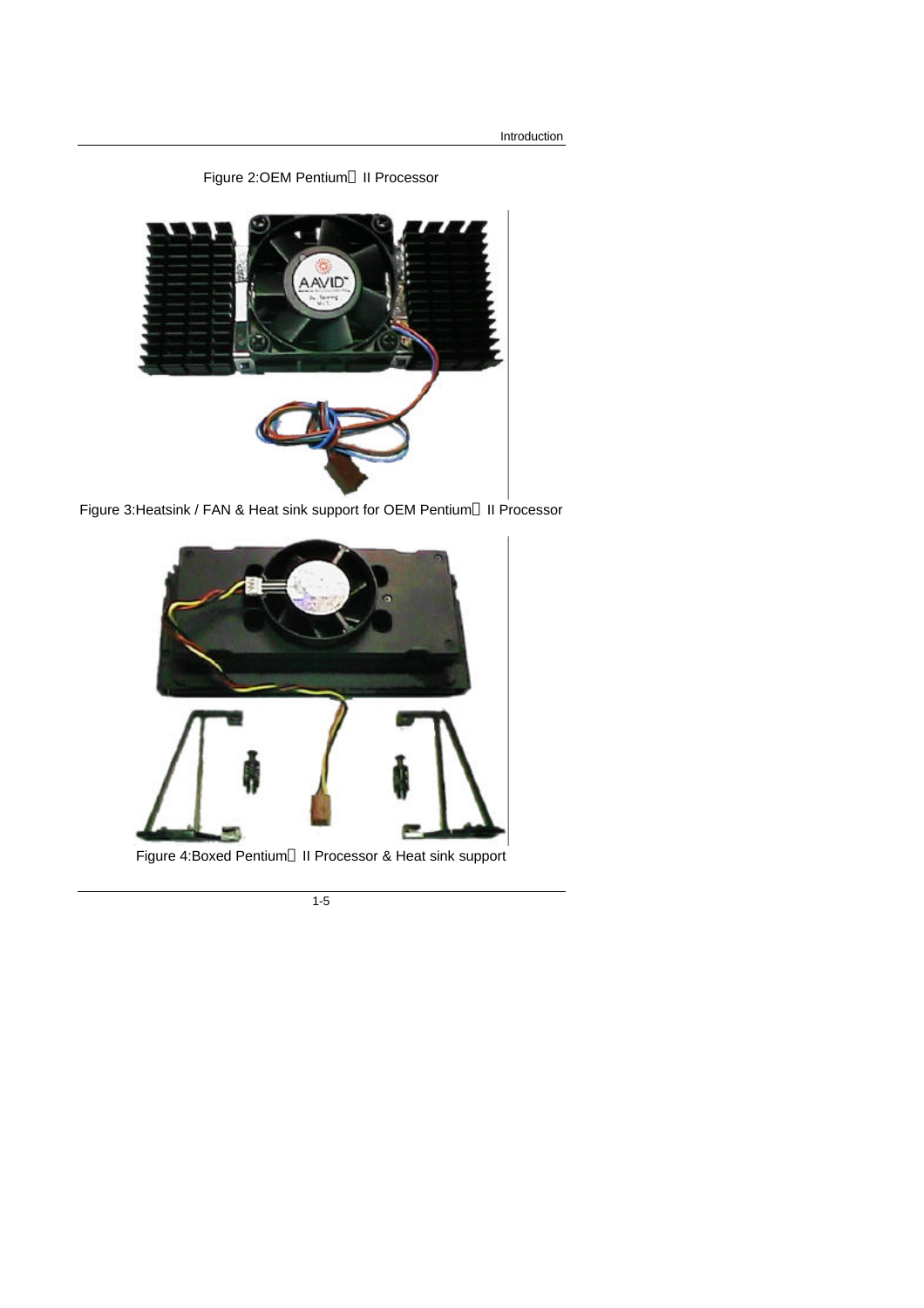## **1.6 What is AGP?**

The Accelerated Graphics Port (AGP) is a new port on the Host-To-PCI bridge device that supports an AGP port. The main purpose of the AGP port is to provide fast access to system memory.

The AGP port can be used either as fast PCI port (32-bits at 66MHz vs. 32-bits at 33MHz) or as an AGP port which supports 2x data-rate, a read queue, and side band addressing. When the 2x-data rate is used, the port can transmit data at 533MB/sec (66.6\*2\*4). The read-queue can be used to pipeline reads – removing the effects of the reads-latency. Side band addressing can be used to transmit the data address on a separate line in order to speed up the transaction.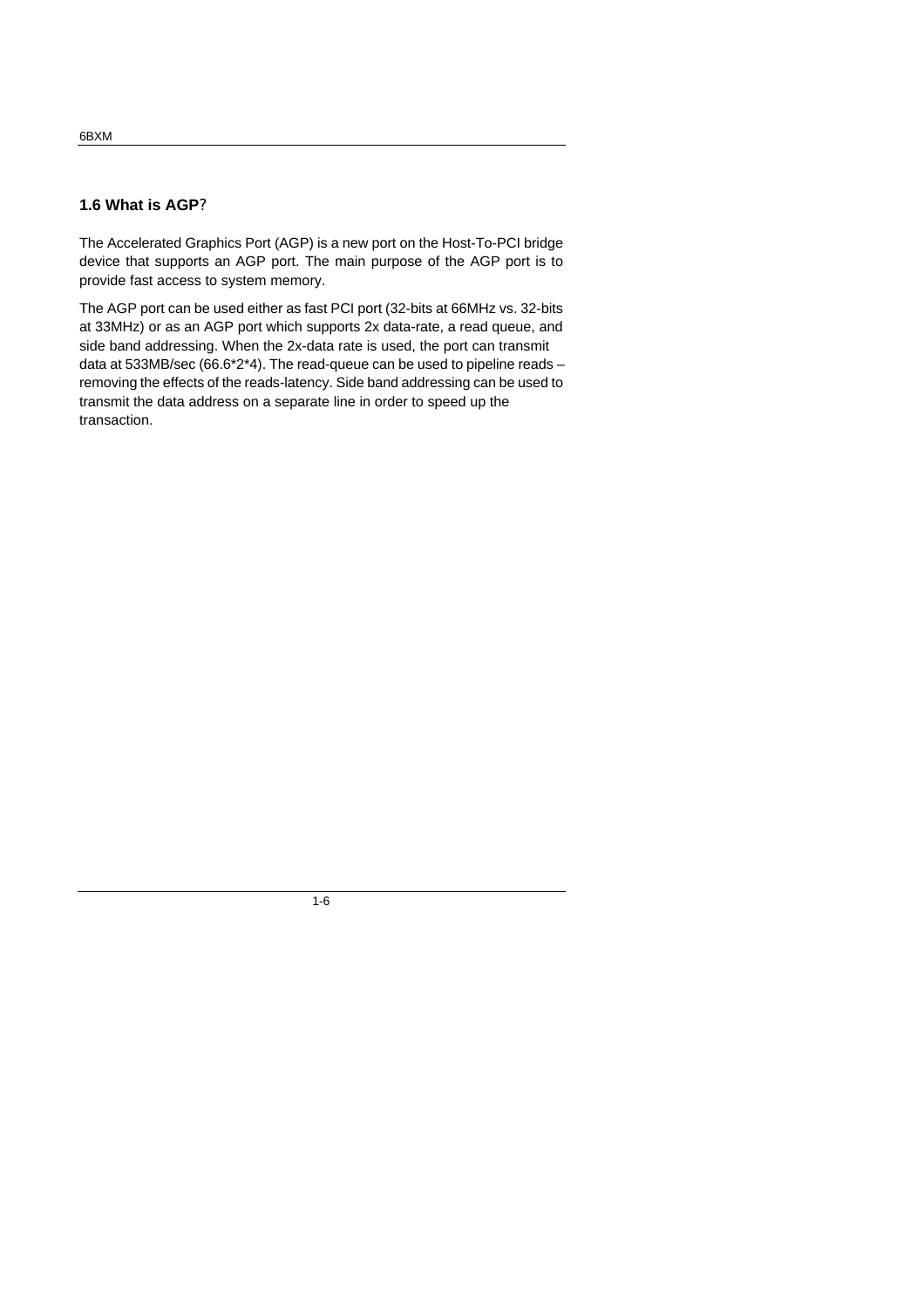# **2. SPECIFICATION**

# **2.1. HARDWARE**

| $\bullet$ CPU          | - Pentium® II / Celeron processor 233 - 633 MHz.                                                                                                                             |
|------------------------|------------------------------------------------------------------------------------------------------------------------------------------------------------------------------|
|                        | - 242 pins 66 MHz slot1 on board.                                                                                                                                            |
| $\bullet$ SPEED        | - 66/100 MHz system speed.<br>$-66$ MHz AGP bus speed. (2X mode 133MHz)<br>- 33 MHz PCI-Bus speed.<br>- 8 MHz AT bus speed.                                                  |
| $\bullet$ DRAM MEMORY  | - 3 banks 168 pins DIMM module sockets on board.<br>- Use 16 / 32 / 64 / 128 / 256 MB DIMM module DRAM.<br>$-16 \sim 768MB$ SDRAM.<br>- Supports 3.3V SDRAM / EDO type DRAM. |
| $\bullet$ CACHE MEMORY | - 32 KB 1st cache memory included in CPU.<br>- 256KB/512 KB 2nd cache in CPU.<br>- Supports DIB speed mode for L2 Cache.                                                     |
| • I/O BUS SLOTS        | - 4 33MHz Master / Slave PCI-BUS.<br>$-1$ 8MHz 16 bits ISA BUS.<br>$-166$ MHz / 133MHz AGP bus.                                                                              |
| • IDE PORTS            | - 2 Ultra DMA 33 Bus Master IDE channels on<br>board.(Using IRQ14,15)<br>- Support Mode 3.4 IDE & ATAPI CD - ROM.                                                            |
| • I/O PORTS            | - Supports 2 16550 COM ports.<br>- Supports 1 LPT port.<br>- Supports 1 Floppy port.<br>- Supports 2 USB ports.<br>- Supports 1 PS/2 Mouse.<br>- Supports 1 PS/2 Keyboard.   |
|                        |                                                                                                                                                                              |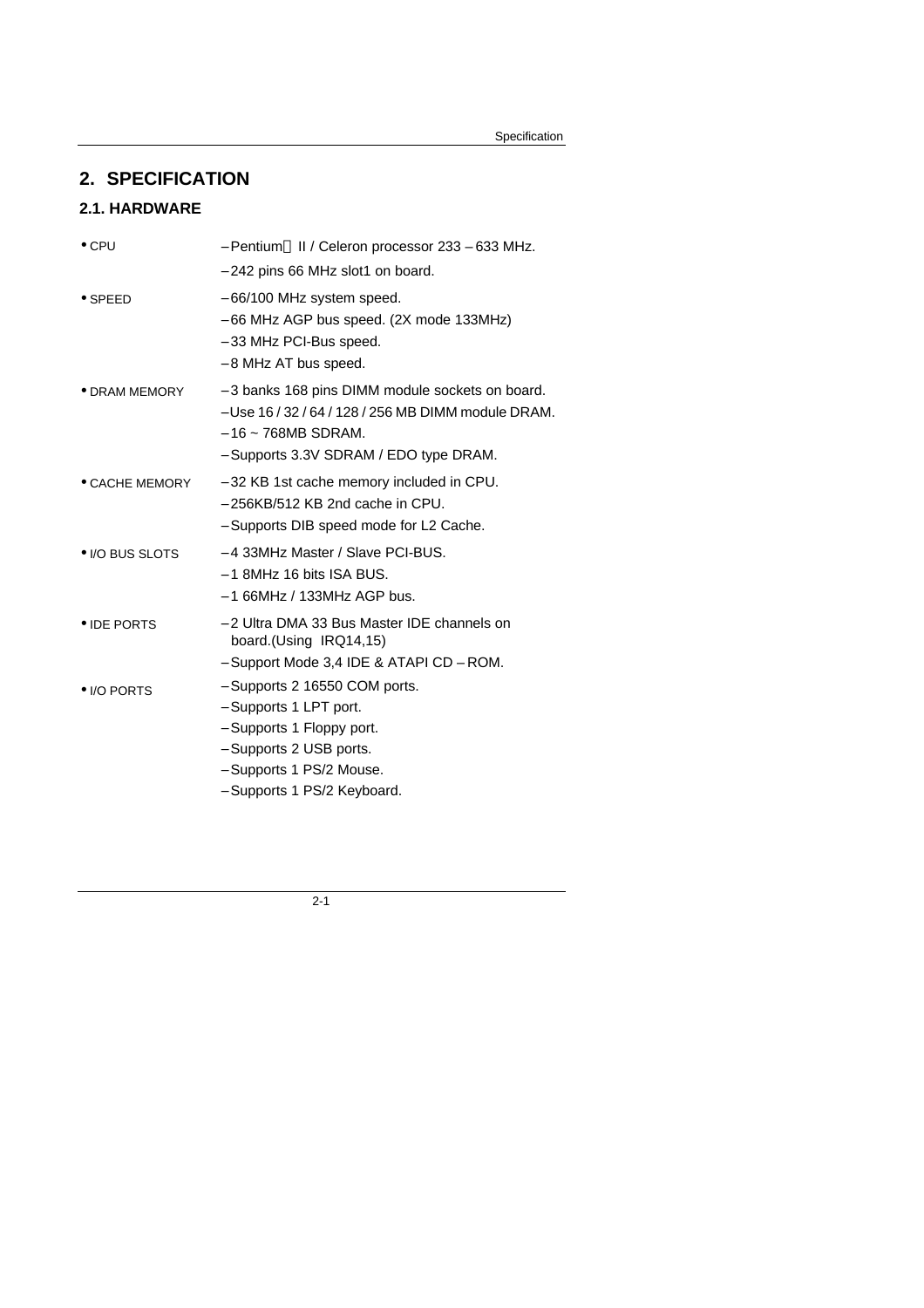### 6BXM

| • Audio Ports           | $-1x$ Line in                                                                      |
|-------------------------|------------------------------------------------------------------------------------|
|                         | - 1x Line out                                                                      |
|                         | - 1x Micro in                                                                      |
|                         | - 1x Game Port                                                                     |
|                         | - 2x CD Line in                                                                    |
|                         | $-1x$ TEL                                                                          |
| • GREEN FUNCTION        | - Suspend mode support.                                                            |
|                         | - Green switch & Green LED support.                                                |
|                         | – IDE & Display power down support.                                                |
|                         | - Monitor all IRQ / DMA / Display / I/O events.                                    |
| $\bullet$ BIOS          | - 2M bits FLASH RAM.                                                               |
|                         | - Supports Plug & Play, DMI Function.                                              |
| • DIMENSION             | - ATX Form Factor, 4 layers PCB.                                                   |
| <b>2.2. SOFTWARE</b>    |                                                                                    |
| $\bullet$ DRIVER        | - Bus Master IDE Driver.                                                           |
|                         | - INTEL Patch 95 Driver.                                                           |
|                         | - YAMAHA Sound Driver.                                                             |
|                         | - ATi 3D RAGE PRO Driver.                                                          |
| $\bullet$ BIOS          | - Licensed AWARD BIOS.                                                             |
|                         | - AT CMOS Setup, BIOS / Chipset Setup, Green<br>Setup, Hard Disk Utility included. |
| $\bullet$ O.S.          | - Operation with MS-DOS <sup>®</sup> , Windows <sup>®</sup> 95,                    |
|                         | Windows®98, WINDOWS™ NT, OS/2, NOVELL<br>and SCO UNIX.                             |
| <b>2.3. ENVIRONMENT</b> |                                                                                    |
| • Ambient Temp.         | $-0$ °C to +50°C (Operating).                                                      |
| • Relative Hum.         | $-0$ to $+85%$ (Operating).                                                        |
| • Altitude              | $-0$ to 10,000 feet (Operating).                                                   |

- 
- 
- 
- Vibration 0 to 1,000 Hz.<br>• Electricity 4.9 V to 5.2 V. − 4.9 V to 5.2 V. (Max. 20A current at 5V.)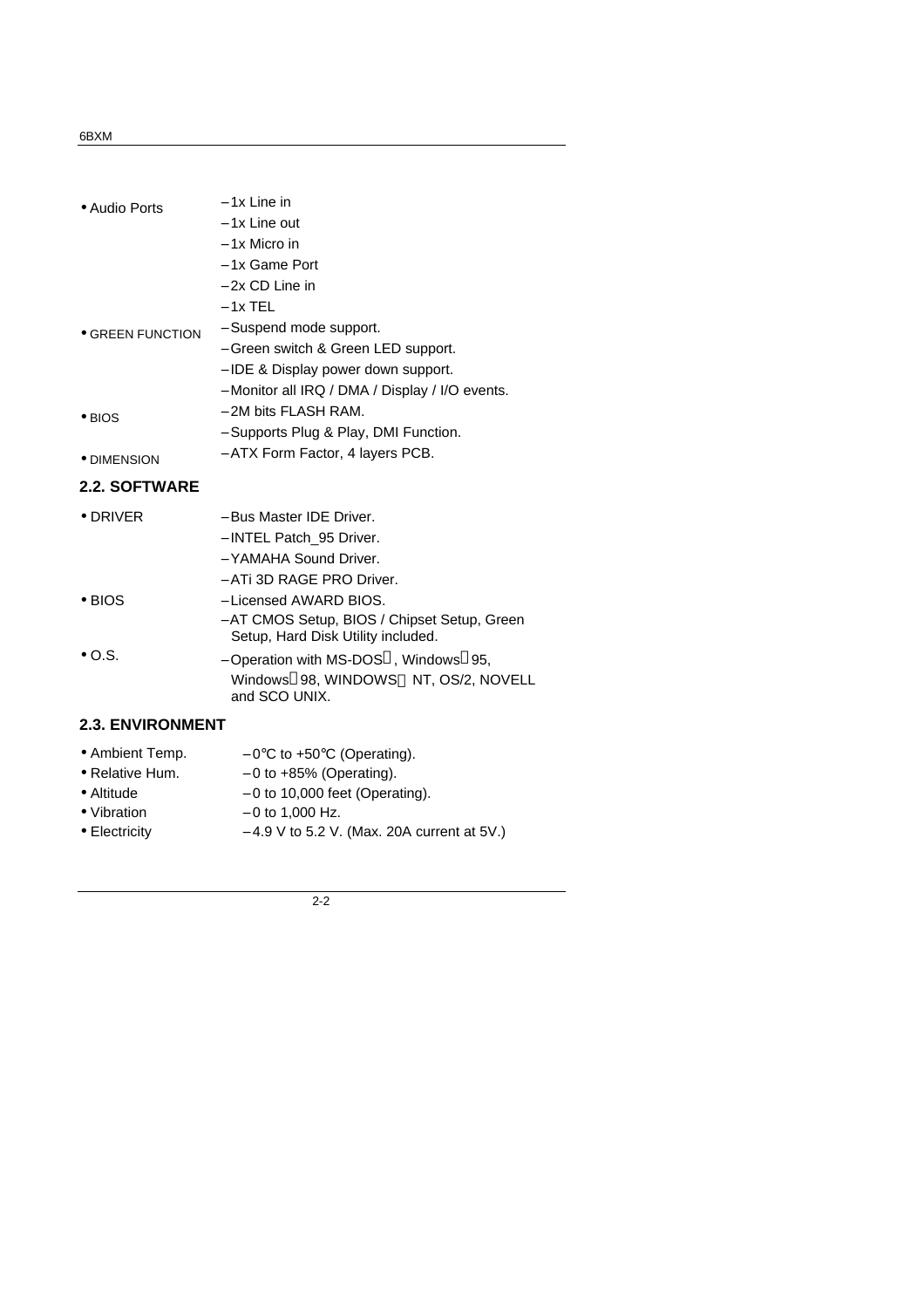# **3. HARDWARE INSTALLATION**

## **3.1. UNPACKING**

The mainboard package should contain the following:

- The **6BXM** mainboard.
- The Retention Mechanism & Attach Mount
- USER'S MANUAL for mainboard.
- Cable set for IDE, Floppy devices.
- CD or diskette for Mainboard **i** Bound and VGA Utility.

The mainboard contains sensitive electric components, which can be easily damaged by static electricity, so the mainboard should be left in its original packing until it is installed.

Unpacking and installation should be done on a grounded anti-static mat. The operator should be wearing an anti static wristband, grounded at the same point as the anti-static mat.

Inspect the mainboard carton for obvious damage. Shipping and handling may cause damage to your board. Be sure there are no shipping and handling damages on the board before proceeding.

After opening the mainboard carton, extract the system board and place it only on a grounded anti-static surface component side up. Again inspect the board for damage. Press down on all of the socket IC's to make sure that they are properly seated. Do this only on with the board placed on a firm flat surface.

#### **M<sup>\*</sup>DO NOT APPLY POWER TO THE BOARD IF IT HAS BEEN DAMAGED.**

## **3.2. MAINBOARD LAYOUT**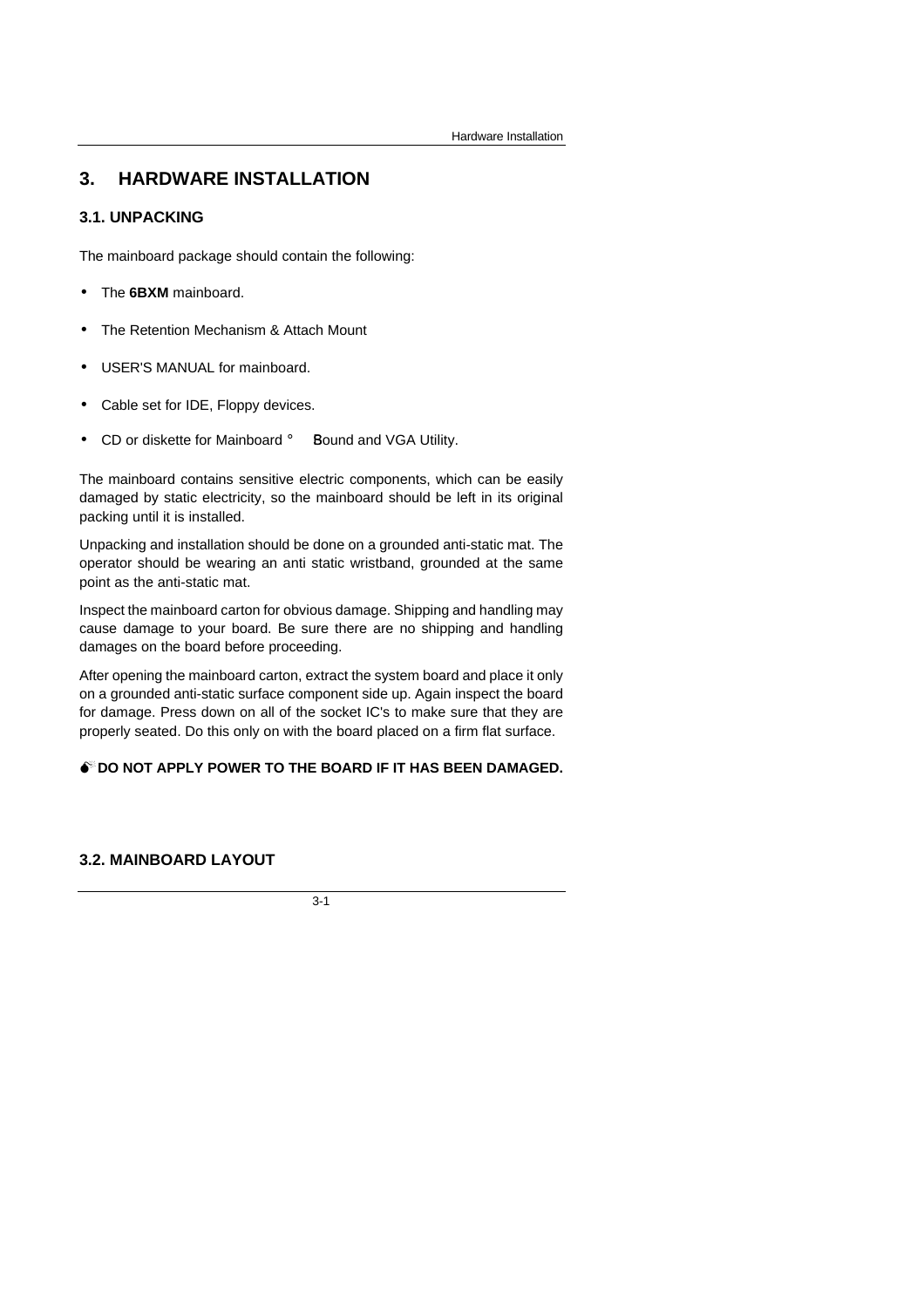



# **×Figure 3.1ÿ**

# **3.3. QUICK REFERENCE FOR JUMPERS & CONNECTORS**

| ♦ I/O Ports Connector |                                  |  |
|-----------------------|----------------------------------|--|
| <b>USB</b>            | USB port.                        |  |
| IDE <sub>1</sub>      | For Primary IDE port.            |  |
| IDE <sub>2</sub>      | For Secondary IDE port.          |  |
| <b>FLOPPY</b>         | For Floppy port                  |  |
| PS/2                  | For PS/2 Keyboard / Mouse port.  |  |
| <b>COMB</b>           | For Serial port2 (COM B).        |  |
| <b>COMA</b>           | For Serial port1 (COM A).        |  |
| <b>LPT</b>            | For LPT port.                    |  |
| <b>VGA</b>            | For VGA port.                    |  |
| <b>GAME</b>           | For GAME port.                   |  |
| <b>ATX Power</b>      | For ATX Power Connector.         |  |
| <b>AUDIO</b>          | For MIC, LINE-IN, LINE-OUT port. |  |

 $\triangleleft$  Slot 1

For Pentium<sup>®</sup> II / Celeron processor installed

| ♦ JP4 : System Acceleration |          |  |
|-----------------------------|----------|--|
| Pin No                      | Function |  |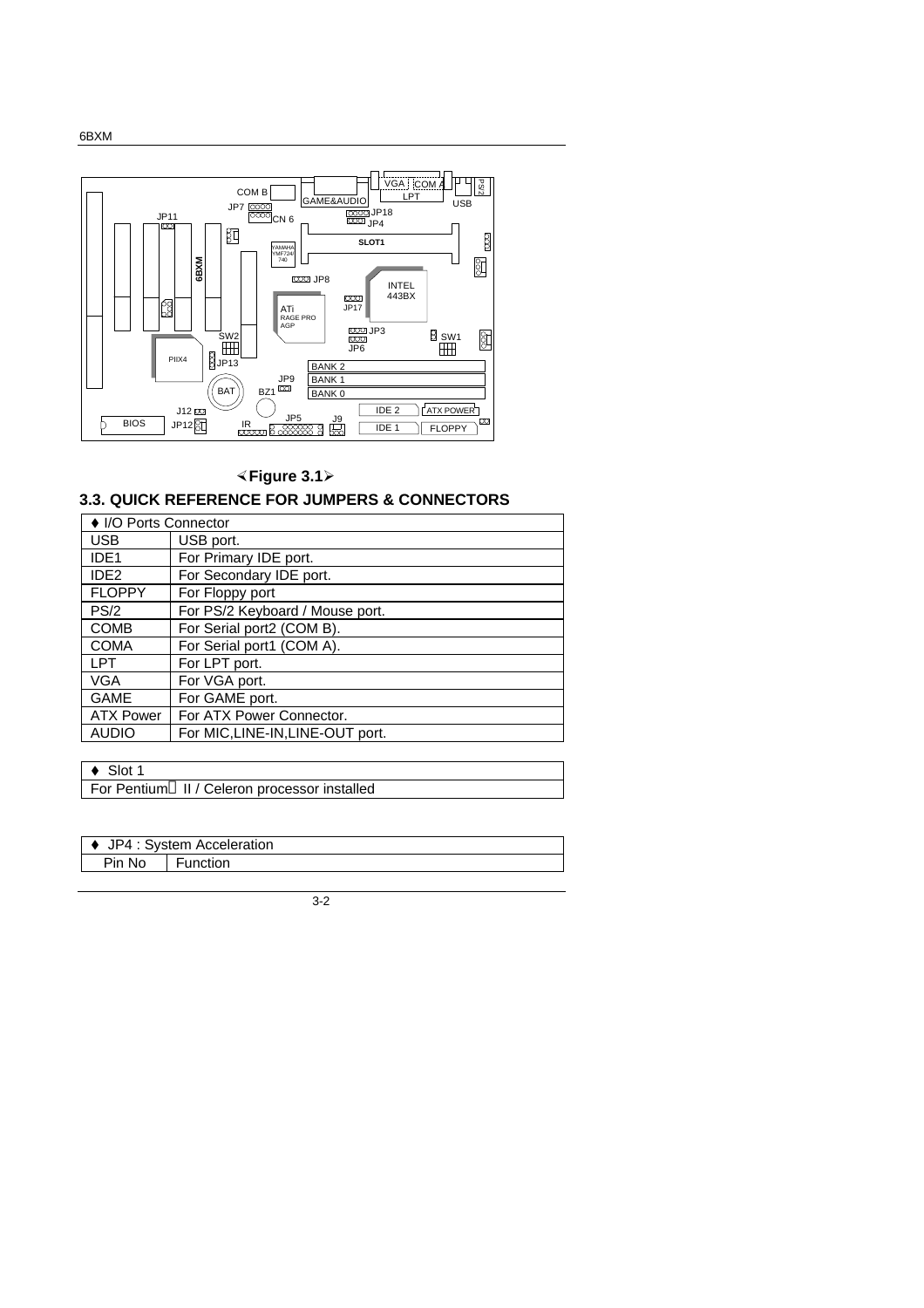| 1-2 short                                      | For 100MHz Turbo and other frequencies |  |
|------------------------------------------------|----------------------------------------|--|
| 2-3 short                                      | For 100MHz Normal                      |  |
|                                                |                                        |  |
| ♦ J3:CPU FAN (CPU cooling FAN Power Connector) |                                        |  |
| Pin No.<br>Function                            |                                        |  |
|                                                | GND.                                   |  |
|                                                | $+12V$                                 |  |

|         | ♦ JP10 : Wake on Lan |  |
|---------|----------------------|--|
| Pin No. | <b>Function</b>      |  |
|         | $+5V$ SB             |  |
|         | GND                  |  |
| 3       | Signal               |  |

3 SENSE

| ♦ J2: PWR FAN (Power Fan Connector) |              |  |
|-------------------------------------|--------------|--|
| Pin No.                             | Function     |  |
|                                     | GND          |  |
|                                     | $+12V$       |  |
| ว                                   | <b>SENSE</b> |  |

| • JP6 : Riease Onboard VGA from occupying IRQ Resouce |                           |  |
|-------------------------------------------------------|---------------------------|--|
|                                                       | 1-2 short   INT Disabled. |  |
|                                                       | 2-3 short I INT Enabled.  |  |

| ♦ J9: System FAN Power Connector |              |
|----------------------------------|--------------|
| Pin No.                          | Function     |
|                                  | GND.         |
|                                  | $+12V$       |
| 3                                | <b>SENSE</b> |
|                                  |              |

| ● J12: ATX Power Control Selection |           |
|------------------------------------|-----------|
| Pin No.                            | Function  |
| Open                               | Soft off. |
| Short                              | Full on.  |

| I ♦ JP12 : RING Power On |         |
|--------------------------|---------|
| Pin No.                  | unction |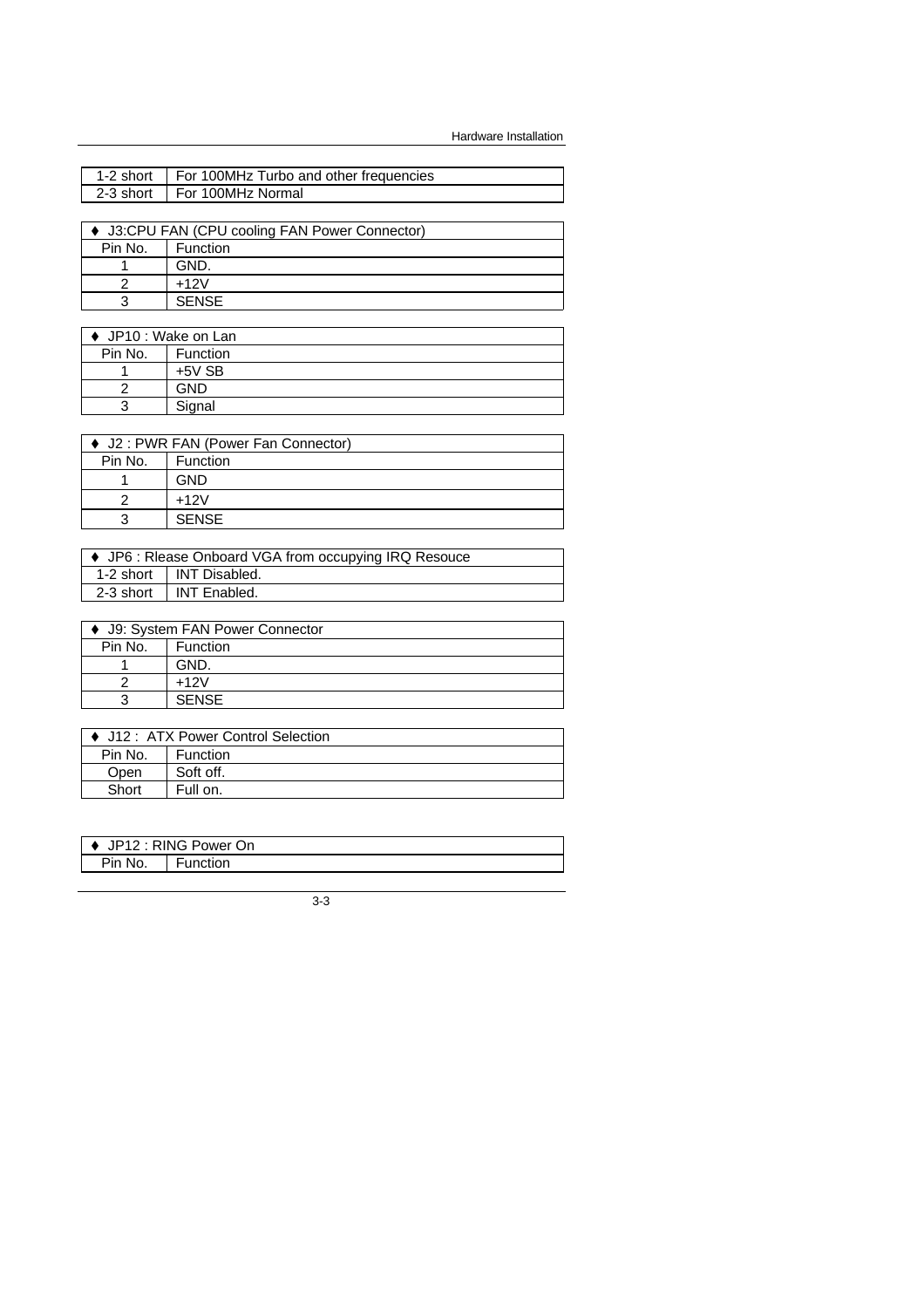6BXM

| C <sub>2</sub><br>uyuai. |
|--------------------------|
| $\sim$                   |
|                          |

| $\leftrightarrow$ JP13 : Clear CMOS |                 |
|-------------------------------------|-----------------|
| Pin No.                             | <b>Function</b> |
| 1-2 Short                           | Clear CMOS.     |
| 2-3 Short                           | NORMAL.         |

| ♦ JP8 : Onboard Sound Function Selection |                                              |
|------------------------------------------|----------------------------------------------|
| Pin No.                                  | Function                                     |
|                                          | 1-2 Close   Onboard Sound Function Enabled.  |
|                                          | 2-3 Close   Onboard Sound function Disabled. |

| ♦ JP3 : Onboard VGA Function Selection |                                |
|----------------------------------------|--------------------------------|
| Pin No.                                | <b>Function</b>                |
| 1-2 Short                              | Disabled onboard VGA Function. |
| 2-3 Short                              | Enabled onboard VGA Function.  |
|                                        |                                |

| ♦ JP1 : Keyboard Power On Selection |                             |
|-------------------------------------|-----------------------------|
| Pin No.                             | <b>Function</b>             |
| 1-2 Close                           | Enabled Keyboard power on.  |
| 2-3 Close                           | Disabled Keyboard power on. |

| ♦ JP11 : CASE OPEN (Optional) |          |
|-------------------------------|----------|
| Pin No.                       | Function |
|                               | Signal   |
|                               | GND      |
|                               |          |

| ♦ JP14: Suspend To RAM Function |                                  |
|---------------------------------|----------------------------------|
| Pin No.                         | <b>Function</b>                  |
| Short                           | Enabled Suspend To RAM Function. |
| Open                            | Normal Operation.                |

**IR: INFRARED Connector (OPTIONAL)**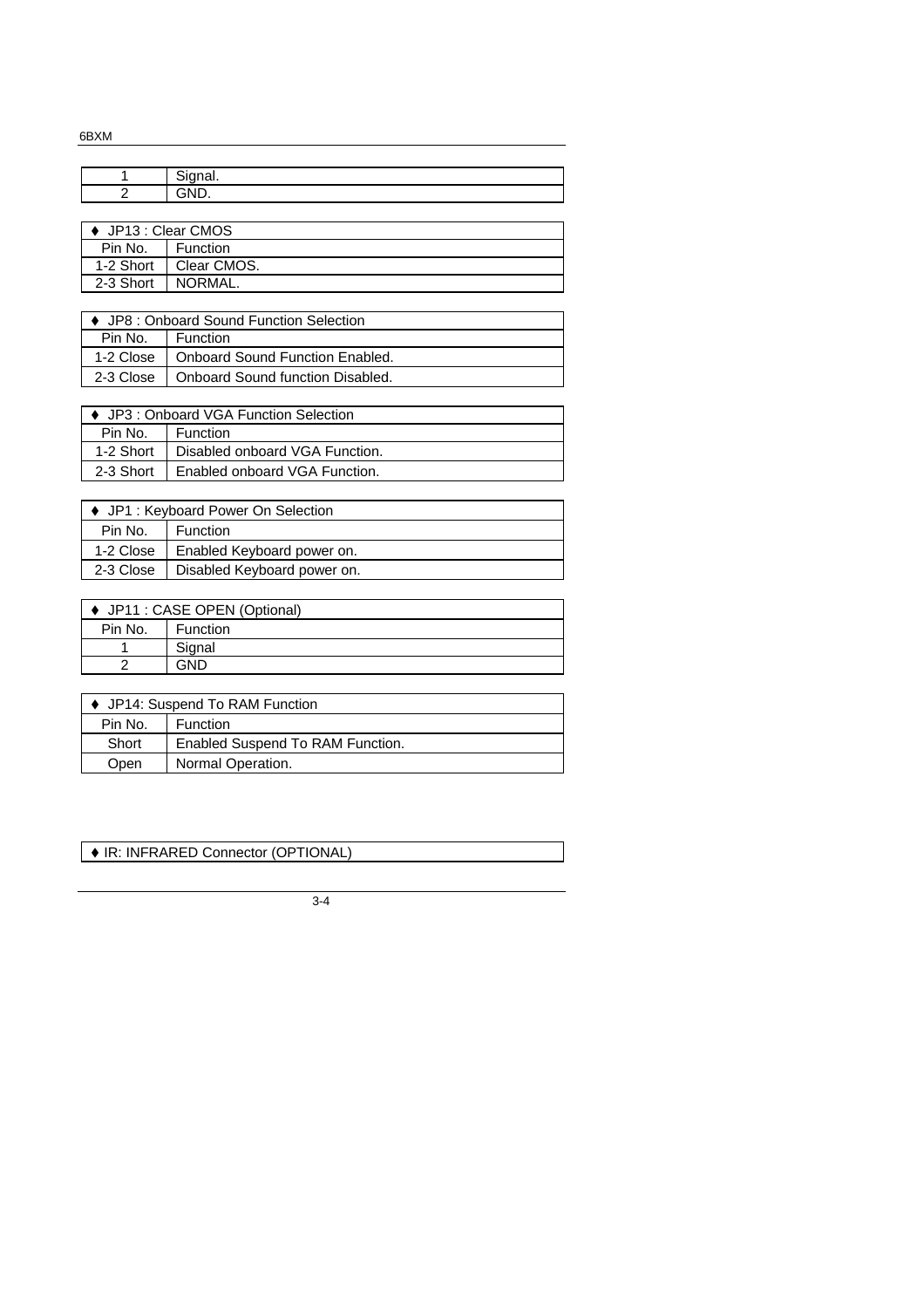Hardware Installation

| Pin No. | <b>Function</b> |
|---------|-----------------|
|         | IR Data Output  |
| 2       | <b>GND</b>      |
| 3       | IR Data Input   |
|         | <b>NC</b>       |
| 5       | POWER $(+)$     |

| ♦ JP17 : AGP Select |          |
|---------------------|----------|
| Pin No.             | Function |
| <b>OPEN</b>         | Normal   |
| 1-2 Short           | Special  |
| 2-3 Short           | GA-612   |

| ♦ JP18 : TEL: The Connector is for Modem with internal Voice connector |          |  |  |
|------------------------------------------------------------------------|----------|--|--|
| Pin No.                                                                | Function |  |  |
|                                                                        | Signal   |  |  |
| 2                                                                      | GND      |  |  |
| 3                                                                      | GND      |  |  |
| Δ                                                                      | Signal   |  |  |
|                                                                        |          |  |  |

| ♦ SB-LINK : For PCI Audio / Sound Card use only (Optional) |            |  |  |
|------------------------------------------------------------|------------|--|--|
| Pin No.                                                    | Function   |  |  |
|                                                            | Signal     |  |  |
|                                                            | <b>GND</b> |  |  |
| 3                                                          | NC.        |  |  |
|                                                            | Signal     |  |  |
| 5                                                          | <b>GND</b> |  |  |
| 6                                                          | Signal     |  |  |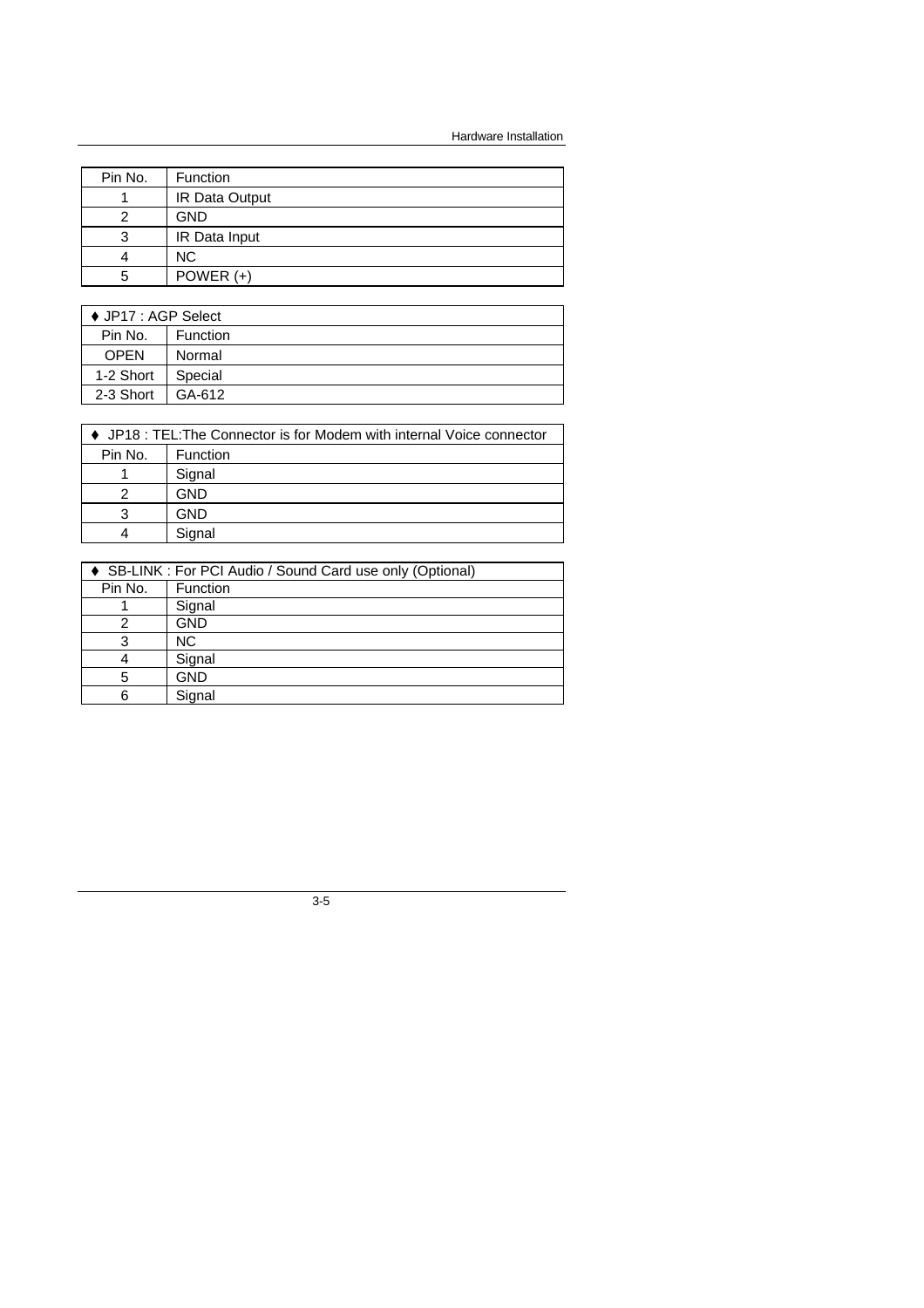### **JP5 : For 2\*11 PINs Jumper**



 **PW: Soft Power Connector**



Open: Normal Operation Short: Power On/Off

### **RES: Reset Switch**



Open: Normal Operation Short: For Hardware Reset System

### **P+P- P- : Power LED**



PIN 1 : anode (+) PIN 2 : cathode (−) PIN 3 : cathode (−)

## **SPK: Speaker Connector**



|  | PIN 1 : VCC  |
|--|--------------|
|  | PIN 2 : VCC  |
|  | PIN 3 : Data |
|  | PIN 4 : Data |

# **SPK : Internal Speaker Connector (Default)**



PIN 1 : VCC (+) PIN 2-PIN3 : Short PIN 4 : Data (−)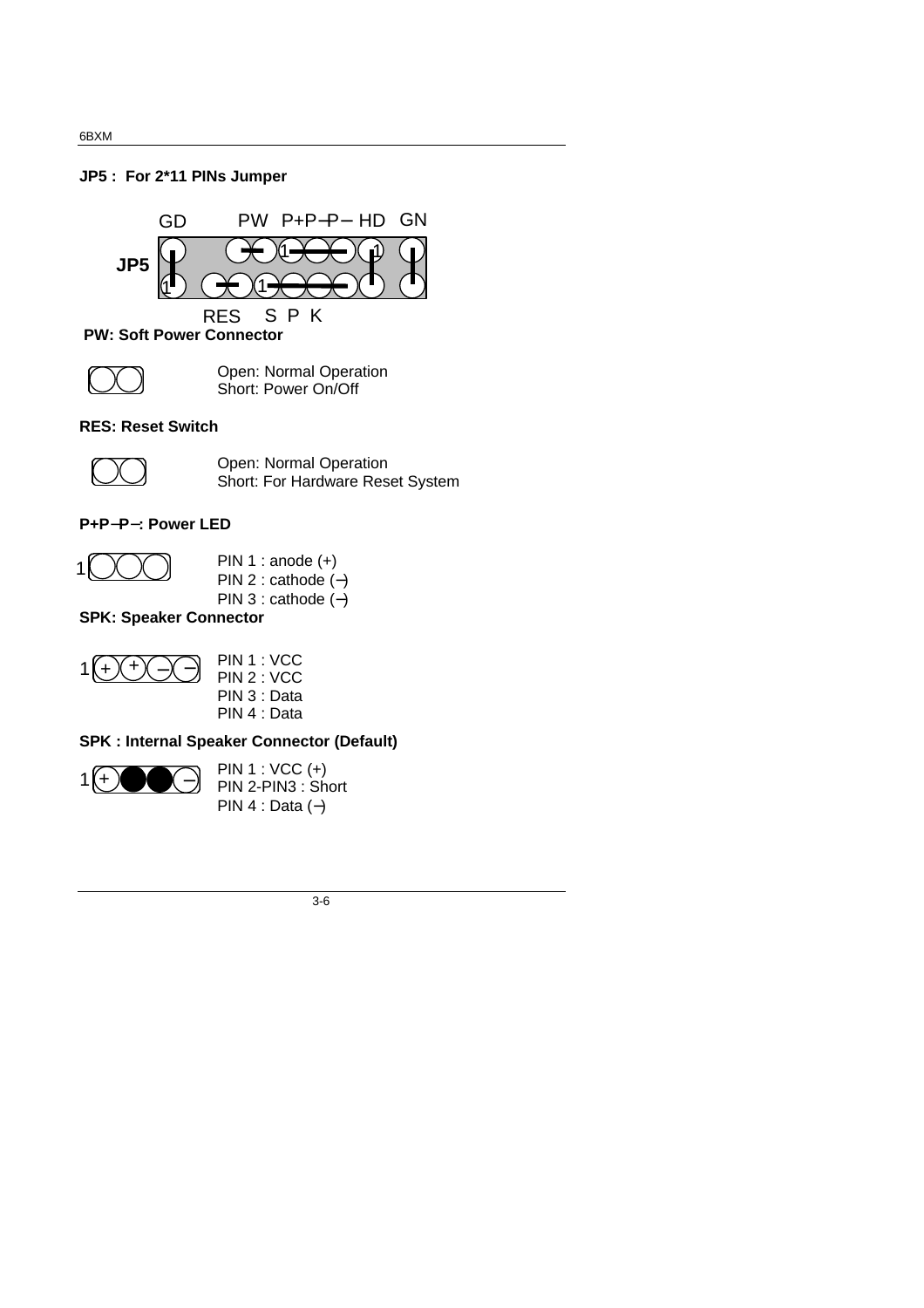## **HD: IDE Hard Disk Active LED**



PIN 1: LED anode (+) PIN 2: LED cathode (**-** )

#### **GN: Green Function Switch**



Open : Normal operation Short : Entering Green Mode

### **GD: Green LED**



PIN 1 : LED anode (+) PIN 2 : LED cathode (**-** )

## **3.4. DRAM INSTALLATION**

The mainboard can be installed with 16 / 32 / 64 / 128 / 256 MB 168 pins DIMM module DRAM, and the DRAM speed must be 50 or 60 ns for EDO & 67~100 MHz for SDRAM. The DRAM memory system on mainboard consists of bank 0 ,bank 1& bank 2.

Since 168 pins DIMM module is 64 bits width, using 1 PCS which can match a 64 bits system. The total memory size is 16MB ~ 768MB SDRAM. The DRAM installation position refer to Figure 3.1, and notice the Pin 1 of DIMM module must match with the Pin 1 of DIMM socket. Insert the DRAM DIMM module into the DIMM socket at Vertical angle. If there is a wrong direction of Pin 1, the DRAM DIMM module couldn't be inserted into socket completely.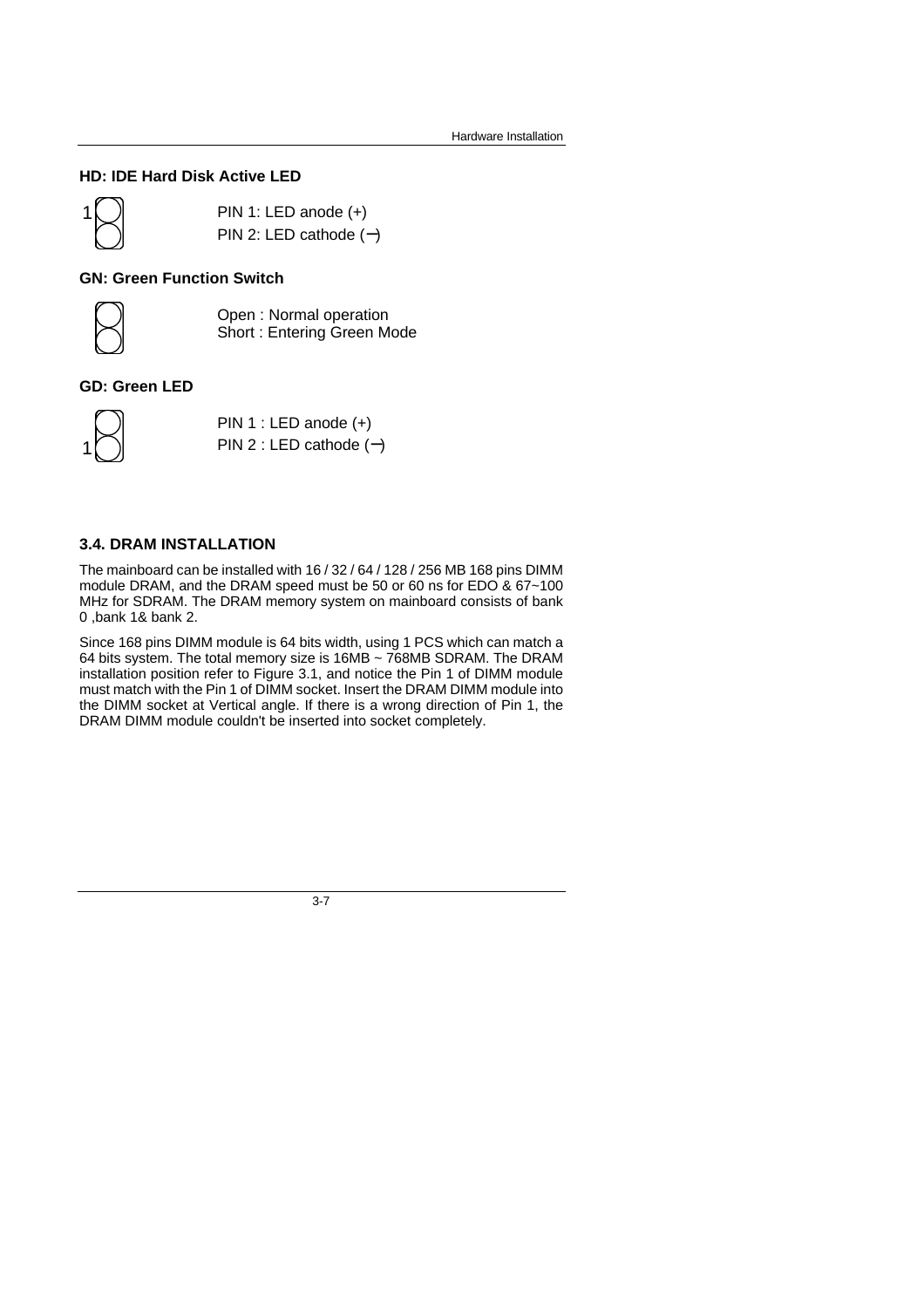#### **3.5. CPU SPEED SETUP**

The default system bus speed is 66 / 100MHz. The user can change the DIP SWITCH **(SW2)** selection to set up the CPU speed for 233 - 633MHz processor. The CPU speed must match with the frequency RATIO. It will cause system hanging up if the frequency RATIO is higher than CPU's.

| ۰,<br>×<br>۰. |  |  |
|---------------|--|--|

| <b>CPU</b> | <b>AGP</b> | <b>PCICLK</b> |            | 2          | 3          | 4          |
|------------|------------|---------------|------------|------------|------------|------------|
| 66         | 66         | 33.4          | ON         | <b>OFF</b> | <b>OFF</b> | ON         |
| 75         | 75         | 37.5          | ON         | ON         | <b>OFF</b> | <b>ON</b>  |
| 83         | 83         | 41.65         | ON         | <b>OFF</b> | ON         | ON         |
| 100        | 66         | 33.43         | <b>OFF</b> | <b>OFF</b> | <b>OFF</b> | <b>OFF</b> |
| 112        | 75         | 37.33         | <b>OFF</b> | ON         | <b>OFF</b> | <b>OFF</b> |
| 133        | 89         | 44.33         | <b>OFF</b> | <b>OFF</b> | ON         | <b>OFF</b> |

**SW2:**

| <b>CLK RATIO</b> |            | 2          | 3          | 4          |
|------------------|------------|------------|------------|------------|
| X3               | <b>ON</b>  | <b>OFF</b> | ON         | ON         |
| X3.5             | <b>OFF</b> | <b>OFF</b> | ON         | ON         |
| <b>X4</b>        | ON         | ON         | <b>OFF</b> | ON         |
| X4.5             | <b>OFF</b> | <b>ON</b>  | <b>OFF</b> | ON         |
| X <sub>5</sub>   | <b>ON</b>  | <b>OFF</b> | <b>OFF</b> | <b>ON</b>  |
| X5.5             | <b>OFF</b> | <b>OFF</b> | <b>OFF</b> | <b>ON</b>  |
| X <sub>6</sub>   | ON         | <b>ON</b>  | ON         | <b>OFF</b> |
| X6.5             | <b>OFF</b> | ON         | ON         | <b>OFF</b> |

 $\bullet$ <sup>\*</sup>The CPU is a sensitive electric component and it can be easily **damaged by static electricity, so users must keep it away from metal surface when the CPU is installed onto mainboard.**

**MNote: We don't recommend you to setup your system speed to 75, 83, 112 or 133MHz because these frequencies are not the standard specifications for CPU, Chipset and most of the peripherals. Whether your system can run under 75, 83, 112 or 133MHz properly will depend on your hardware configurations: CPU, SDRAM, Cards, etc.**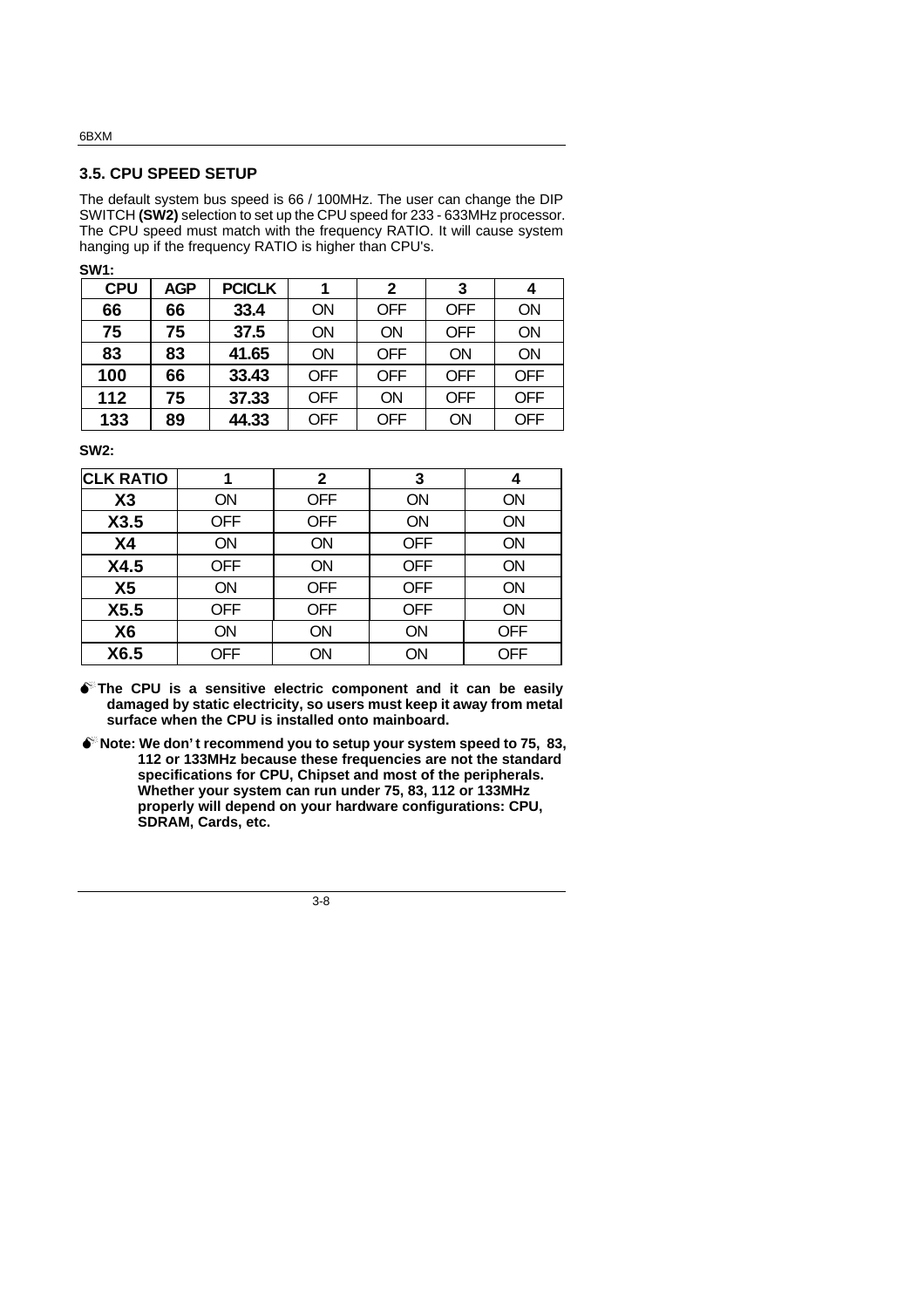### **3.6. CMOS RTC & ISA CFG CMOS SRAM**

The mainboard contains RTC & CMOS SRAM on board. They have a power supply from external battery to keep the DATA inviolate & effective. The RTC is a REAL-TIME CLOCK device, which provides the DATE & TIME to system. The CMOS SRAM is used for keeping the information of system configuration, so the system can automatically boot OS every time. Since the lifetime of internal battery is 5 years, the user can change a new Battery to replace old one when it has consumed.

#### **3.7. SPEAKER CONNECTOR INSTALLATION**

There is a speaker in AT system for sound purpose. The 4 - Pins connector **SPK** is used to connect speaker.

#### **3.8. HARDWARE RESET SWITCH CONNECTOR INSTALLATION**

The RESET switch on panel provides users with HARDWARE RESET function. The system will do a cold start after the RESET switch is press and released by user. The RESET switch is a 2 PINS connector and should be installed to **RES** on mainboard.

#### **3.9. POWER LED CONNECTOR INSTALLATION**

System has power LED lamp on the panel of case. The power LED will light on off or flash to indicate which step on the system. The connector should be connected to **LED** of mainboard in correct direction.

#### **3.10. IDE & ATAPI DEVICE INSTALLATION**

There are two-Enhanced PCI IDE ports (**IDE1, IDE2**) on board, which following ATAPI standard SPEC. Any one IDE port can connected to two ATAPI devices (IDE Hard Disk, CD-ROM & Tape Driver), so total four ATAPI devices can exist in a system. The **HD** is the active LED port for ATAPI devices.

#### **3.11. PERIPHERAL DEVICE INSTALLATION**

After the I/O device installation and jumpers setup, the mainboard can be mounted into the case and fixed by screw. To complete the mainboard installation, the peripheral device could be installed now. The basic system needs a display interface card. If the PCI - Bus device is to be installed in the system, any one of four PCI - Bus slots can be used.

#### **3.12. KEYBOARD & PS/2 MOUSE INSTALLATION**

The main board supports PS/2 Mouse. The BIOS will auto detect whether the PS/2 Mouse is installed or not & assign IRQ12 for PS/2 Mouse port if it is installed. After installing the peripheral device, the user should check everything again, and prepare to power-on the system.